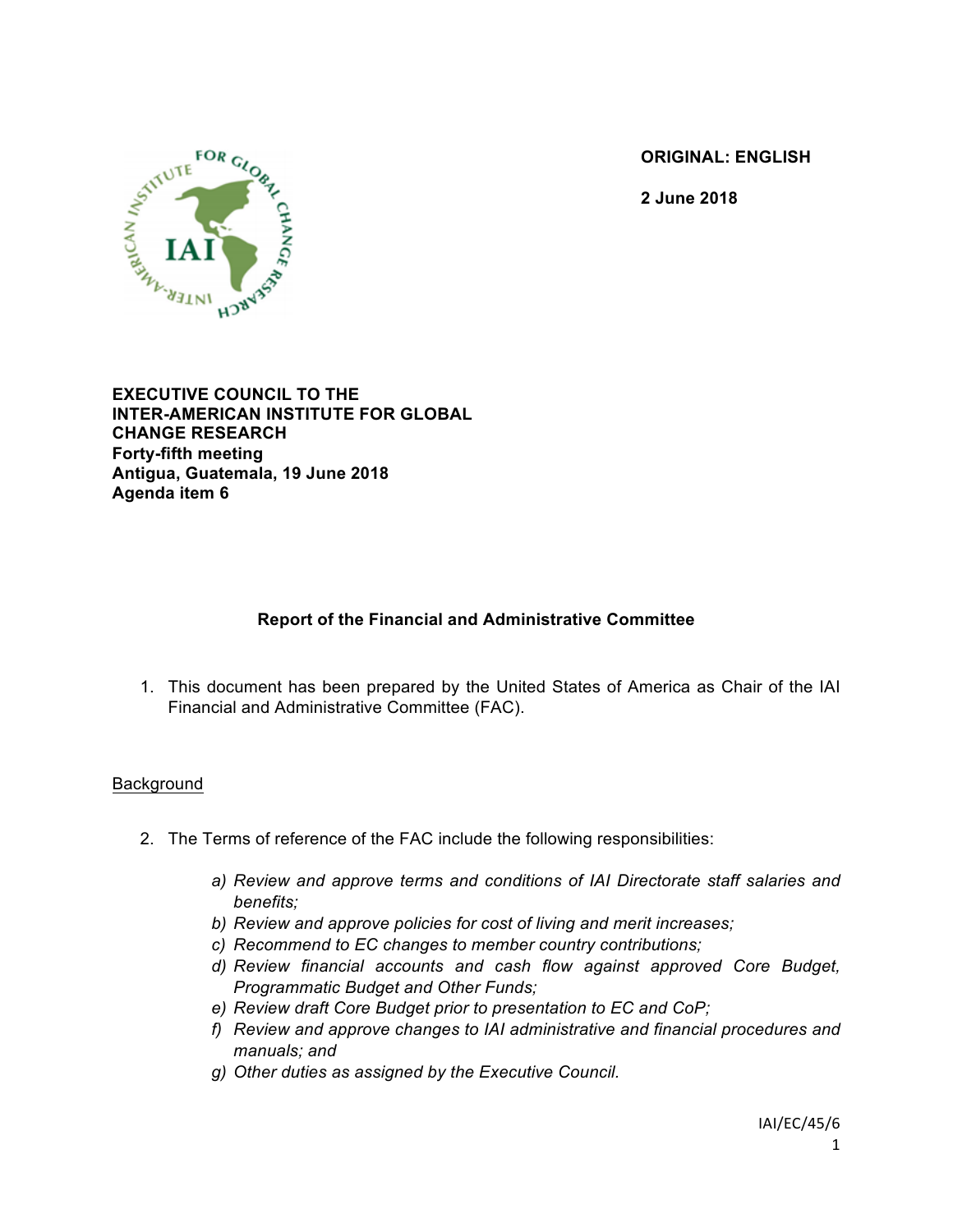## *Report of the Financial and Administrative Committee*

3. In light of the above, the *Report of the FAC*, which is attached as an annex to this document, provides information on administrative and financial matters related to the IAI, its Directorate and activities.

### **Recommendation**

4. The Executive Council is invited to take note of this report.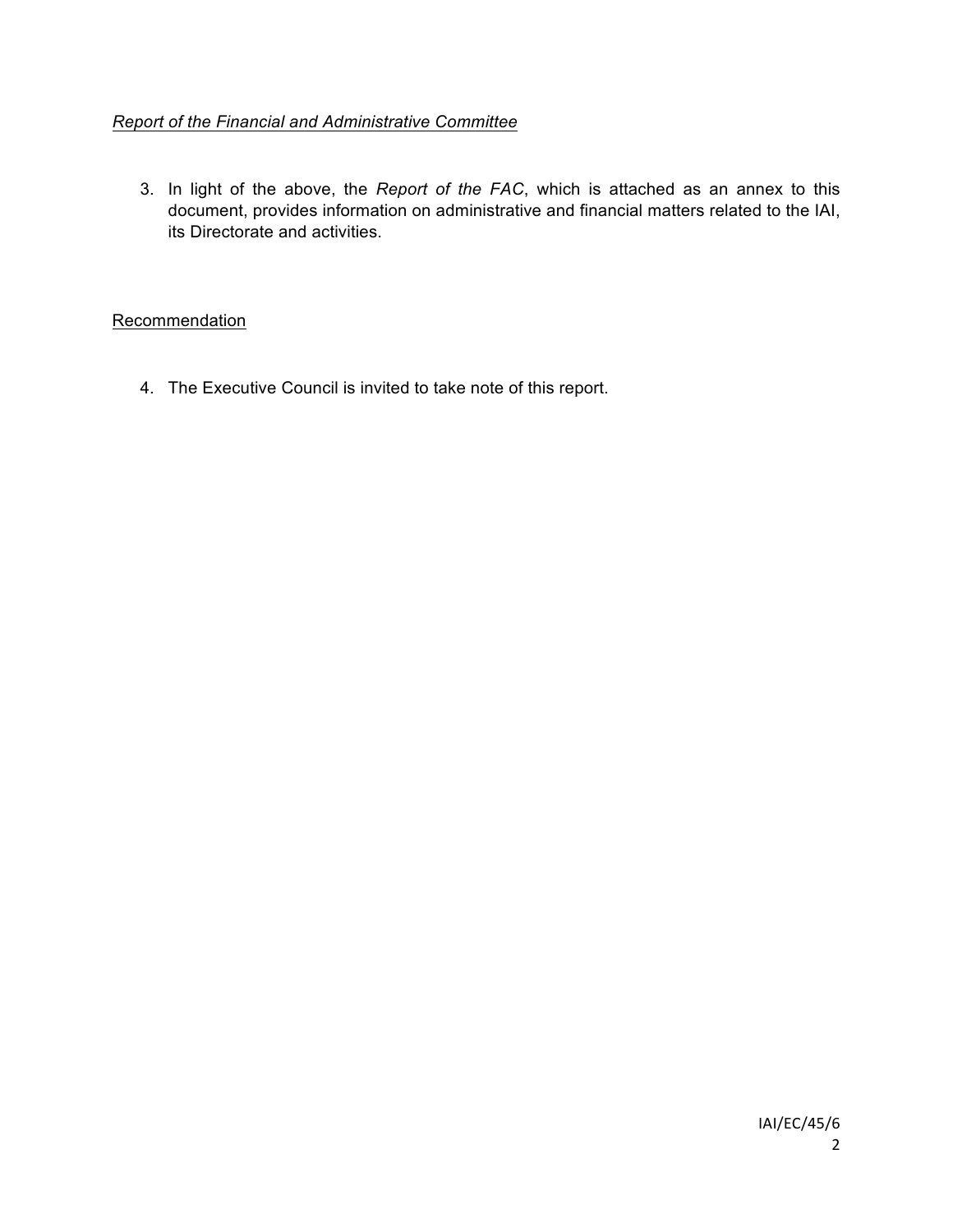#### Annex

### **Report of the Financial and Administrative Ad Hoc Committee**

Review of IAI 2018-2019 Core Budget Request

The Financial and Administrative Committee (FAC) operates as a committee of the Executive Council, providing advice to the IAI and EC on administrative and financial matters. Open to all member countries, the FAC presently is composed of an individual from the United States. The FAC received and has reviewed the IAI's core budget request for the coming fiscal year, and recommends that the Executive Council forward it to the Council of the Parties for approval.

### **Budget**

The FAC found the budget request to be responsive to the evolving nature of IAI operations, and the proposed expenses reasonable and appropriate. The budget proposes no increase in country contributions for the coming year with expenses roughly steady at about \$1,400,000. The FAC is supportive of IAI's proposal to move toward use of the United Nations pay scale, but notes that in the present budget environment this may not be possible. Dialog on options for implementation is continuing.

### **Audit Report**

The Auditors' report covering fiscal year 2016-17 gave an unqualified opinion that the IAI's financial statement presented fairly in all material respects the financial position of the IAI. Staff are commended for again receiving an unqualified audit opinion.

### **Country Contributions**

As an international organization, the IAI relies on the voluntary contributions of its members to support day-to-day operations and oversee research activities. IAI staff will present more information on the status of contributions and arrears.

### **FAC Charter**

The FAC is a subcommittee of the Executive Council. Membership on the FAC is established by country instead of by individual, and all countries are invited to participate. Typical duties include reviewing budget documents, audit reports, and working with the IAI on administrative matters such as refining procedures and operating manuals, thus individuals with a financial and management background are most frequently identified to participate. Most FAC business is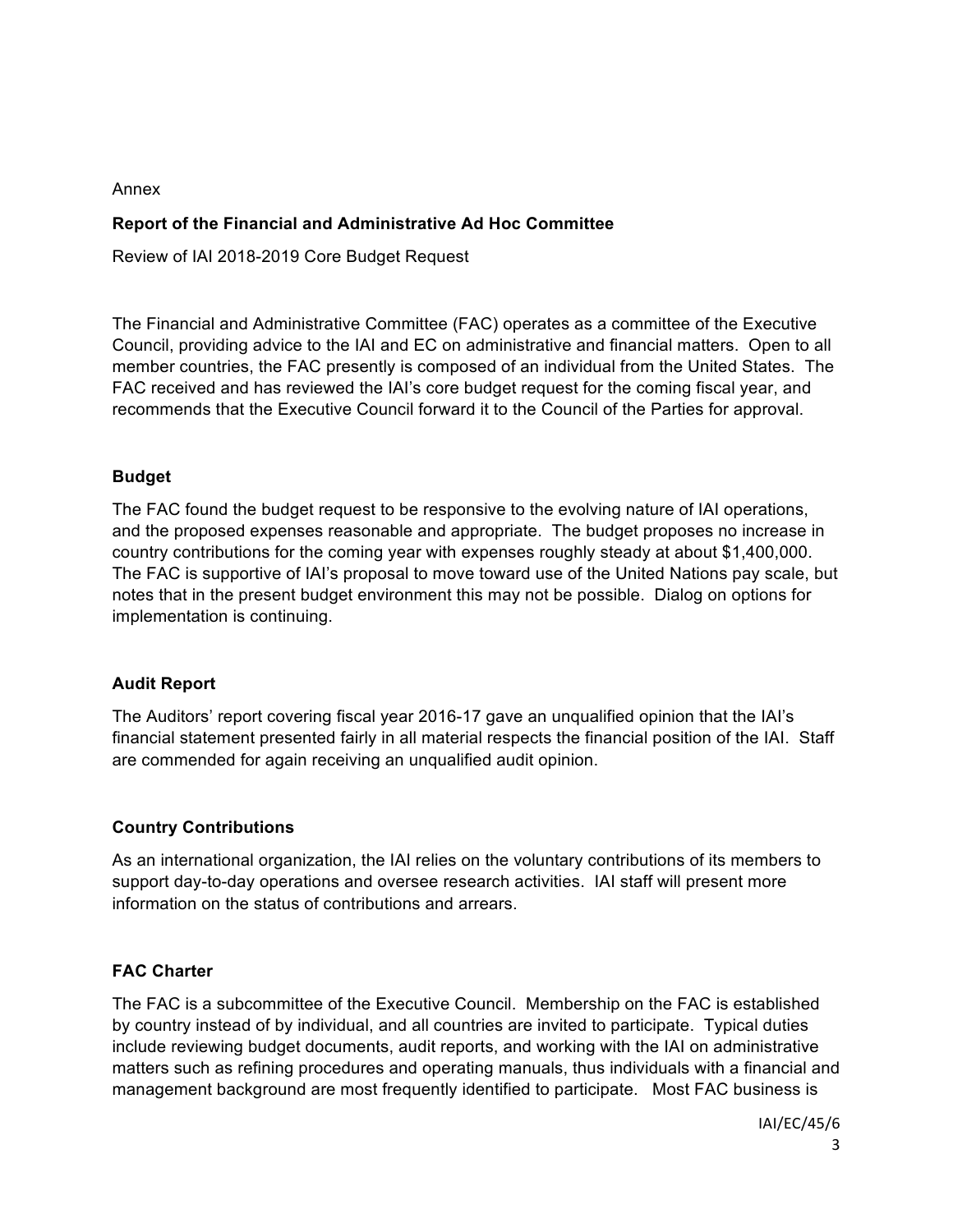conducted via e-mail and telephone although in person meetings are sometimes held; in the case of in person meetings, each country is expected to accommodate the cost of attendance.

The current FAC charter expires at the conclusion of the first Executive Council meeting in 2018. A proposed renewal charter is attached.

William Smith, FAC Chair